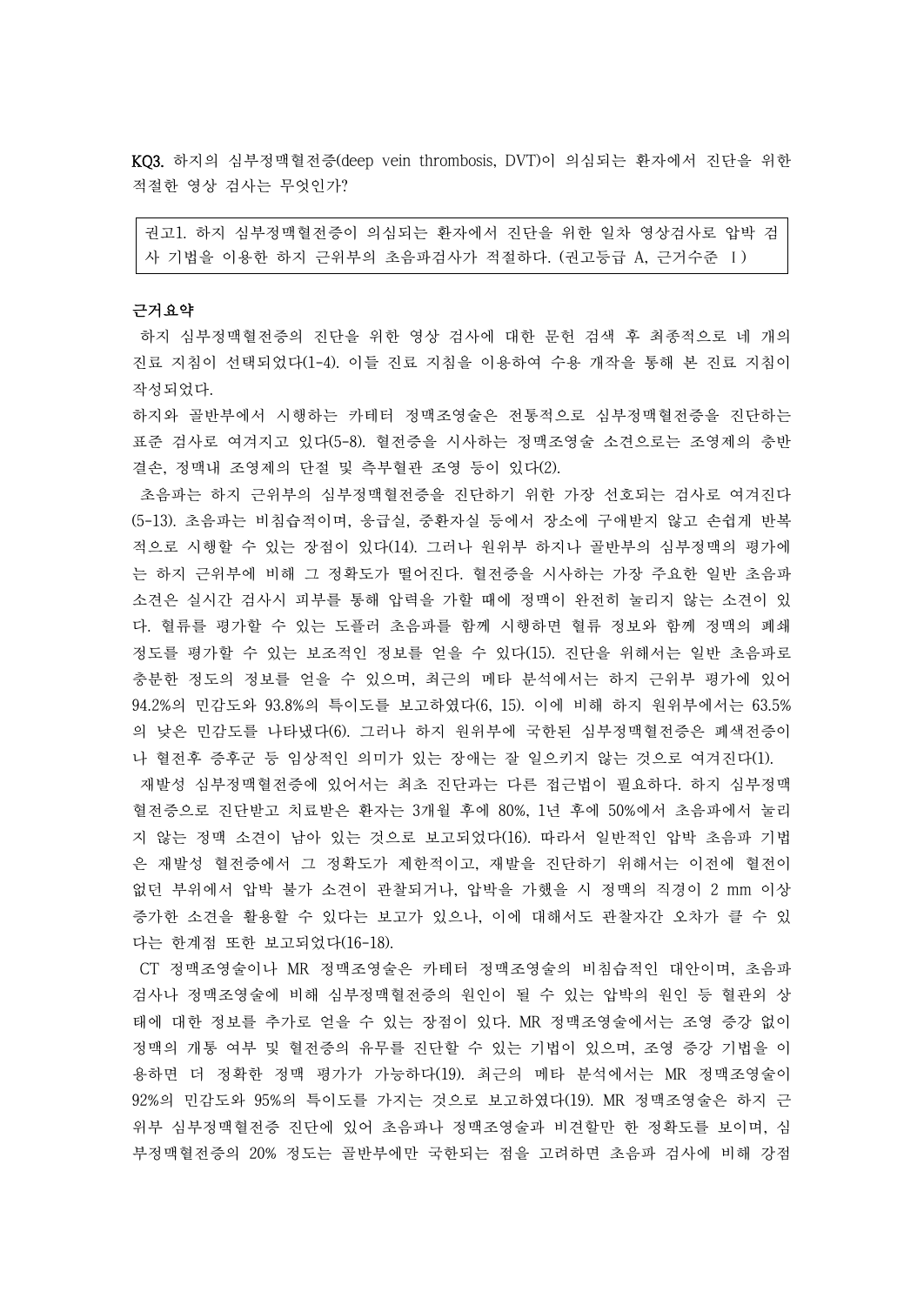이 있다고 할 수 있다(19, 20). CT 정맥조영술은 폐색전증 환자에서 폐동맥과 하지 심부정맥 혈전증을 동시 평가하기 위해 활용될 수 있으나, 통상 검사로는 시행하지 않는 것이 좋다(1, 21, 22). 폐색전이 의심되는 환자에서 하지 심부정맥혈전증의 진단에 대한 메타 분석에서는 95.9%의 민감도와 95.2%의 특이도를 보여 초음파와 비견할만 한 정확도를 보였다(23).

American College of Radiology는 영상의학 기반의 단체로서, 진료 지침에서 영상 검사에 집중하여 도플러 초음파 검사를 하지 심부정맥혈전증이 의심되는 환자에서 초기 영상 검사 로 권장하였다(2). American College of Chest Physician과 American Society of Hematology 에서 발간한 진료 지침에서는 영상의학 기반의 단체와는 다르게 검사 전 확률(pretest probability)와 D-dimer 검사 등을 활용한 다계층화된 권고안을 제시하였다(1, 4). 다계층화된 권고안에서도 근위부 초음파는 확진 검사로서 중요한 역할을 가지고 있으며, 근위부 초음파 로 진단이 되지 않는 경우에는 보다 높은 검사 전 확률을 가진 경우와 재발성 혈전증의 경 우 반복 근위부 초음파를 시행하거나 다리 전체에 대한 초음파 검사를 시행하거나 정맥조영 술을 권고하는 경향이 있다(1, 4). 본 진료 지침에서는 진단을 위한 영상 검사 선택에 대한 권고 설정을 그 목적으로 하므로 다른 임상 소견을 고려한 다계층화된 권고안을 제시하지는 않는다.

#### 권고 고려사항

## 1. 이득과 위해(Benefit and Harm)

초음파는 방사선 노출이 없고 신독성 조영제를 사용하지 않아 가장 안전한 검사이다. CT 정맥조영술은 방사선 노출이 많고 신독성 조영제를 사용해야 하므로 이에 수반하는 부작용 이 발생할 수 있다. MR 정맥조영술은 방사선 노출이 없으나 조영 증강 기법을 이용하는 경 우 신장 기능이 저하된 환자에서는 조영제에 의한 신성전신섬유화증의 가능성이 있다. MR 정맥조영술은 비용이 높고 검사시간이 길어 환자 선호도가 낮을 것으로 생각한다. 정맥조영 술은 침습적인 검사로 환자 선호도가 낮을 것으로 생각한다.

### 2. 국내 수용성과 적용성(Acceptability and Applicability)

진료 지침의 국내 수용성과 적용성은 평가결과 큰 무리가 없는 것으로 판단되었다. 초음파 검사는 일반적으로 검사 접근성이 높은 검사로 여겨지고 있으며, 특정 검사실이 아니더라도 응급실, 중환자실 등 다양한 환경에서 시행할 수 있다. 정맥조영술은 방사선 투시 장비를 필요로 하며, 기기가 갖춰진 검사실에서 시행하여야 하므로 접근성이 뛰어난 검사는 아니며 기관에 따라 적용성에 차이가 있을 수 있다.

#### 3. 검사별 방사선량

정맥조영술 3 초음파검사 0 CT 정맥조영술 3 MR 정맥조영술 0

# 참고문헌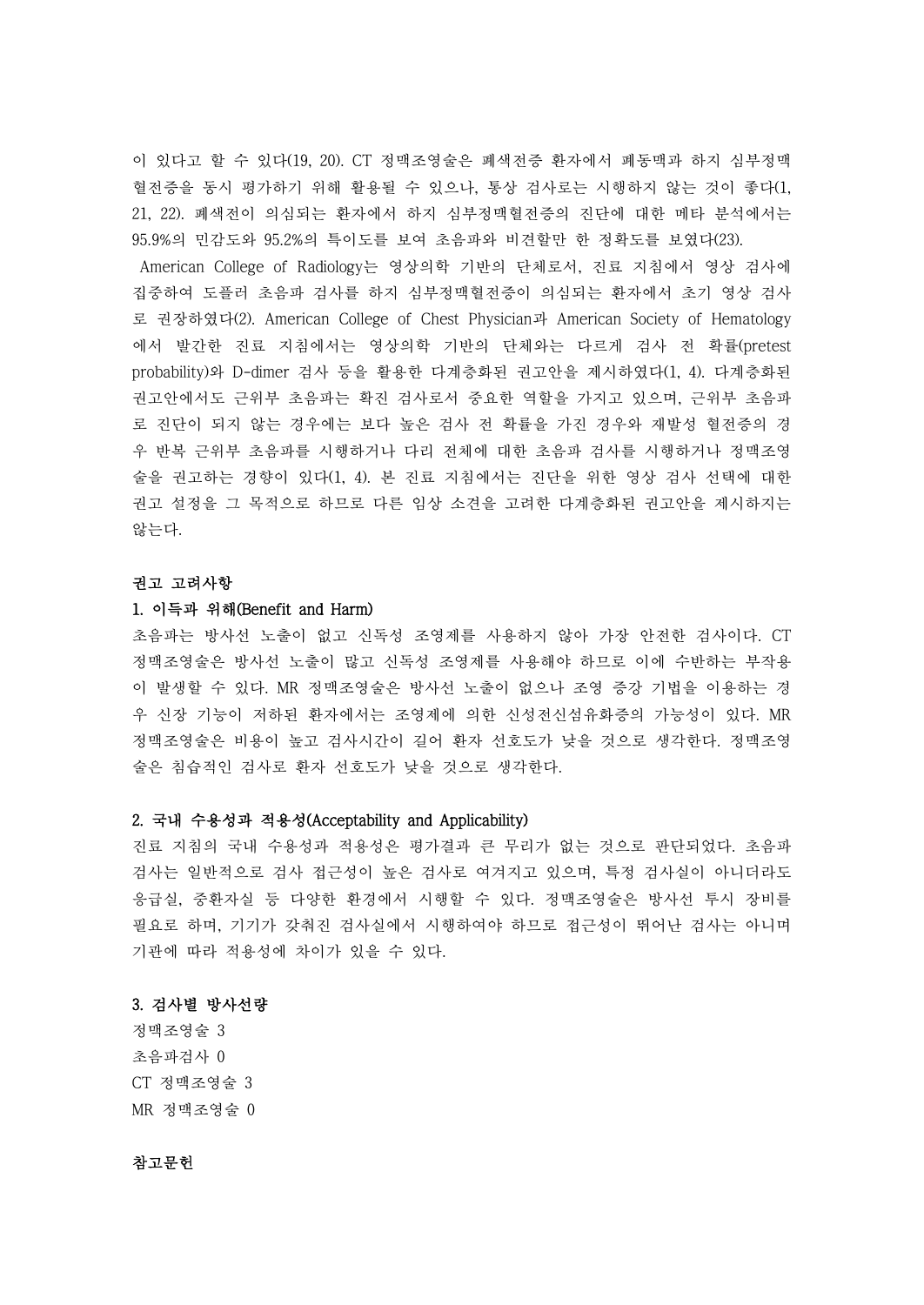- 1. Bates SM, Jaeschke R, Stevens SM, Goodacre S, Wells PS, Stevenson MD, et al. Diagnosis of DVT: Antithrombotic Therapy and Prevention of Thrombosis, 9th ed: American College of Chest Physicians Evidence-Based Clinical Practice Guidelines. Chest. 2012;141(2 Suppl):e351S-e418S.
- 2. Expert Panel on Vascular I, Hanley M, Steigner ML, Ahmed O, Azene EM, Bennett SJ, et al. ACR Appropriateness Criteria((R)) Suspected Lower Extremity Deep Vein Thrombosis. J Am Coll Radiol. 2018;15(11S):S413-S7.
- 3. Frankel HL, Kirkpatrick AW, Elbarbary M, Blaivas M, Desai H, Evans D, et al. Guidelines for the Appropriate Use of Bedside General and Cardiac Ultrasonography in the Evaluation of Critically Ill Patients-Part I: General Ultrasonography. Crit Care Med. 2015;43(11):2479-502.
- 4. Lim W, Le Gal G, Bates SM, Righini M, Haramati LB, Lang E, et al. American Society of Hematology 2018 guidelines for management of venous thromboembolism: diagnosis of venous thromboembolism. Blood Adv. 2018;2(22):3226-56.
- 5. Beyer J, Schellong S. Deep vein thrombosis: Current diagnostic strategy. Eur J Intern Med. 2005;16(4):238-46.
- 6. Goodacre S, Sampson F, Stevenson M, Wailoo A, Sutton A, Thomas S, et al. Measurement of the clinical and cost-effectiveness of non-invasive diagnostic testing strategies for deep vein thrombosis. Health Technol Assess. 2006;10(15):1-168, iii-iv.
- 7. Kearon C. Natural history of venous thromboembolism. Circulation. 2003;107(23 Suppl 1):I22-30.
- 8. Wells PS. Integrated strategies for the diagnosis of venous thromboembolism. J Thromb Haemost. 2007;5 Suppl 1:41-50.
- 9. Gottlieb RH, Voci SL, Syed L, Shyu C, Fultz PJ, Rubens DJ, et al. Randomized prospective study comparing routine versus selective use of sonography of the complete calf in patients with suspected deep venous thrombosis. AJR Am J Roentgenol. 2003;180(1):241-5.
- 10. Righini M, Le Gal G, Aujesky D, Roy PM, Sanchez O, Verschuren F, et al. Complete venous ultrasound in outpatients with suspected pulmonary embolism. J Thromb Haemost. 2009;7(3):406-12.
- 11. Wells PS, Owen C, Doucette S, Fergusson D, Tran H. Does this patient have deep vein thrombosis? JAMA. 2006;295(2):199-207.
- 12. Kearon C, Julian JA, Newman TE, Ginsberg JS. Noninvasive diagnosis of deep venous thrombosis. McMaster Diagnostic Imaging Practice Guidelines Initiative. Ann Intern Med. 1998;128(8):663-77.
- 13. Lensing AW, Prandoni P, Brandjes D, Huisman PM, Vigo M, Tomasella G, et al. Detection of deep-vein thrombosis by real-time B-mode ultrasonography. N Engl J Med. 1989;320(6):342-5.
- 14. Kory PD, Pellecchia CM, Shiloh AL, Mayo PH, DiBello C, Koenig S. Accuracy of